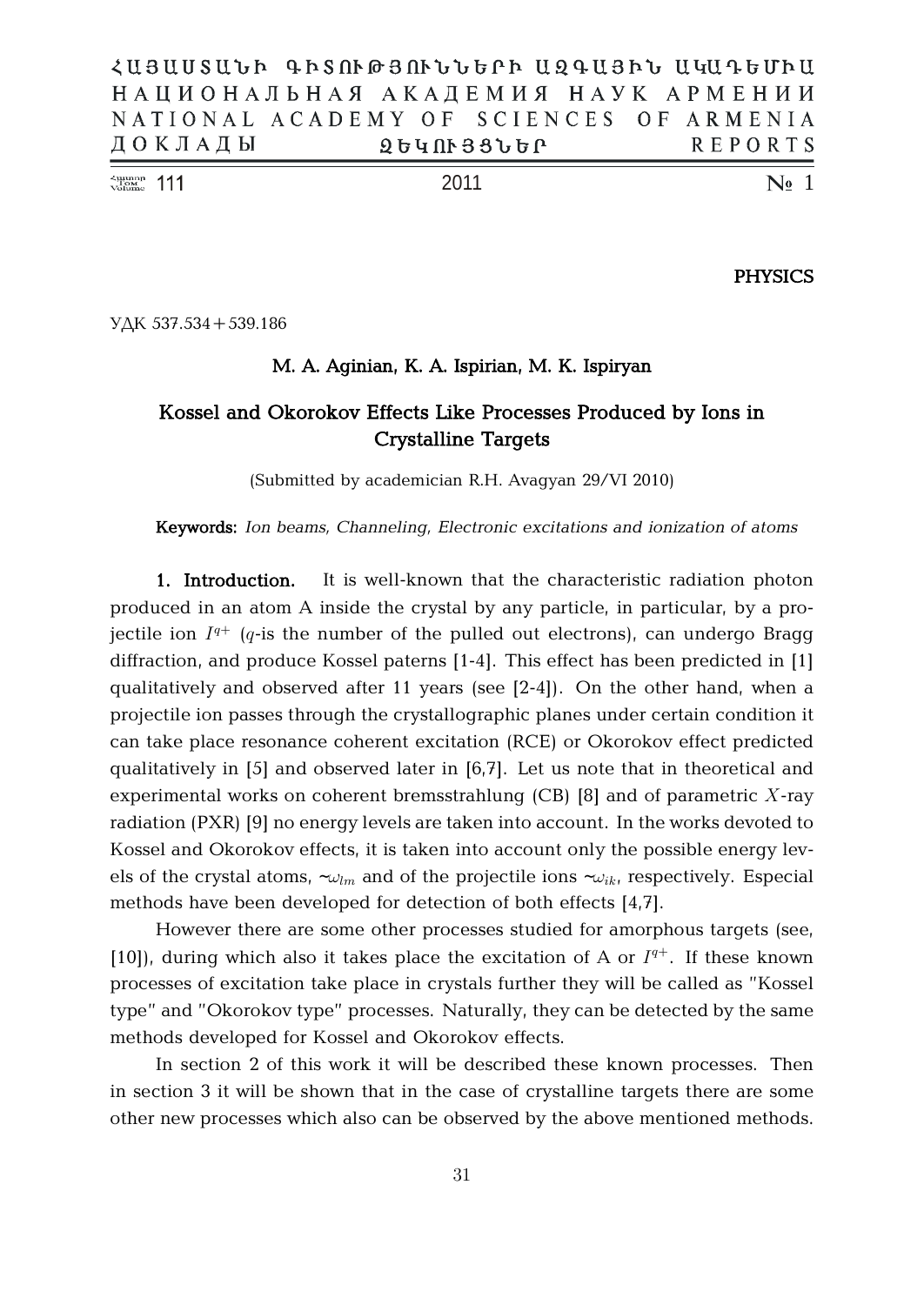**2. Known Kossel and Okorokov type processes.** *2a. Processes without electron and photon production* have the form

$$
I^{q+} + A \to I^{q+} + (A)^{**}, \tag{1}
$$

$$
I^{q+} + A \to (I^{q+})^{**} + A. \tag{2}
$$

The excited atom  $(A)^{**}$ or ion  $(I^{q+})^{**}$  further return to their main state emitting an Auger electron or a characteristic radiation (ChR) photon

$$
(A)^{**} \rightarrow A^{1+} + e_{Auger} \qquad or \quad (A)^{**} \rightarrow A + (\sim\omega)_{ChR}
$$
  

$$
(I^{q+})^{**} \rightarrow I^{(q+1)+} + e_{Auger} \qquad or \qquad (I^{q+})^{**} \rightarrow I^{q+} + (\sim\omega)_{ChR}.
$$

$$
(3)
$$

The well-known process of particle induced  $X$ -ray emission, PIXE, [11] which found wide application in material analysis, archeology, gamma astronomy, etc, is based on the process (1). Less attention has been paid to the projectile "pure" (without electron exchange) excitation process (2). Recently it has been shown [12] that the cross section of the reaction of the type (2), namely,  $U^{90+} + A \rightarrow A + (U^{90+})^{**}$ , where A is Kr, Xe or Au atom, at 20 GeV/u, is equal to  $\sigma \sim (1-8) 10^{-21}$  cm<sup>2</sup>.

*2b. Resonant transfer of energy (RTE)* processes are of the type

$$
(Don)^{**} + Acc \rightarrow Don + (Acc)^{**},\tag{4}
$$

where the object (molecule, atom etc) donor,  $Don$ , gives its excitation to the acceptor, Acc.  $I^{q+}$  or A can be Don or Acc in (4), and the excited  $(Don)^{**}$  or  $(Acc)^{**}$ return to their main state according to (3). In the work [13] a general expression is derived for the matrix element for RTE, and it is shown that when  $Don$  and  $Acc$ are almost in rest for some values of distance R between  $Don$  and  $Acc$  the rate of RTE is proportional to  $R^{-6}$  according to Forster's prediction [14]. The process (4) occurs in biological systems, in gas lasers, etc. Unfortunately, up to now no theoretical and experimental studies of RTE when  $Acc$  and/or  $Don$  move with velocities greater than thermal ones have been carried out. Nevertheless, one can expect that in the case of  $Don$  moving with higher or even with relativistic velocities the cross sections for RTE may be large, because shorter  $R$  can occur.

*2c.* K*- and* L*-shell ionization* processes with emission of electron are described by

$$
I^{q+} + A \to I^{q^+} + A_{K,L}^{1+} + e^-, \tag{5}
$$

$$
I^{q+} + A \to I_{K,L}^{(q+1)} + A + e^{-}, \tag{6}
$$

After a short time,  $\sim 10^{-14} s$ , the vacant levels of  $(A)^{1+}_{K,L}$  and  $(I^{q+})^{ion}_{K,L}$  are fulfilled, and with a probability proportional to the fluorescence coefficient a characteristic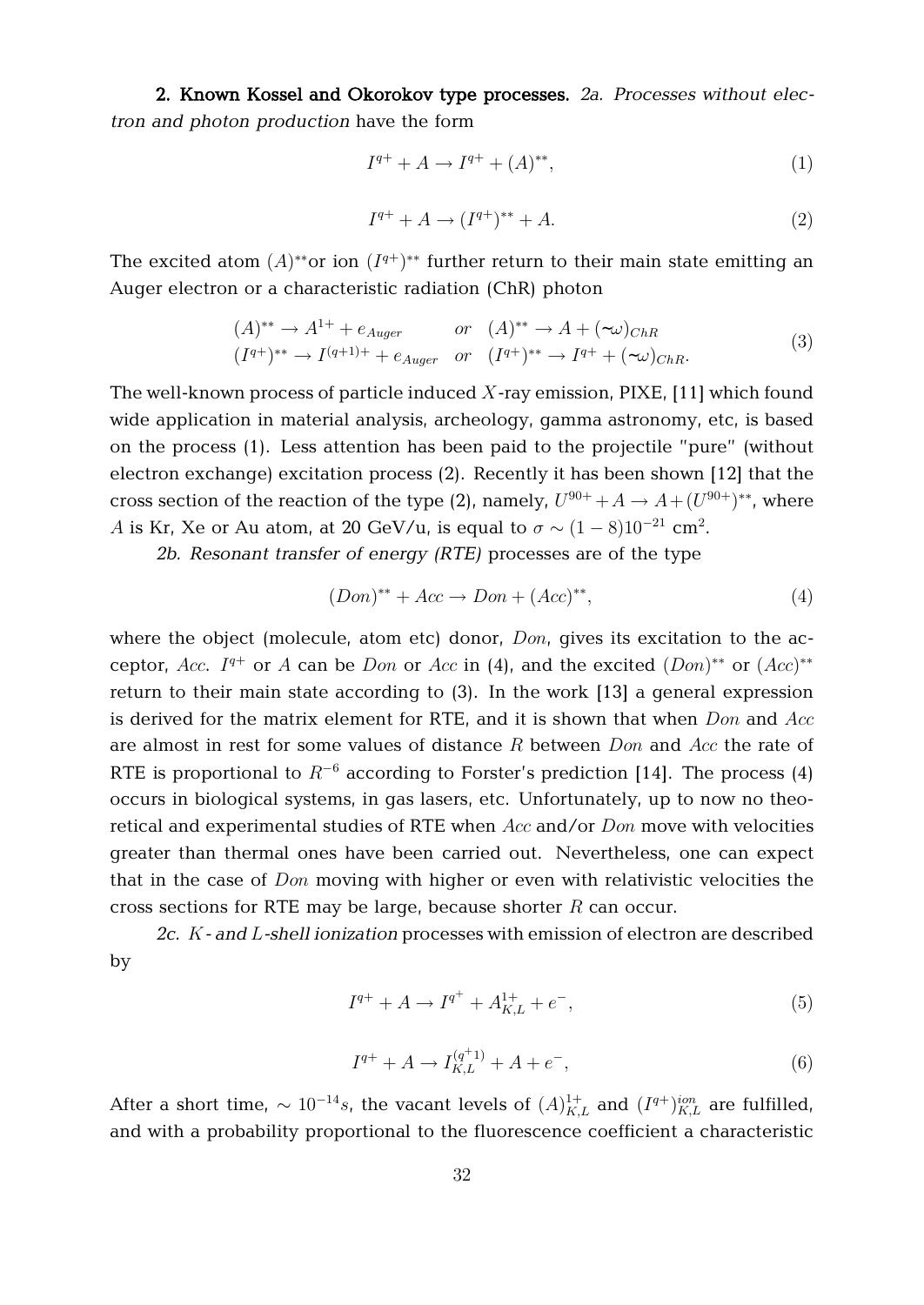radiation photon is emitted. Recently the cross section of the process,  $U^{90+} + A \rightarrow$  $A+(U^{91+})^{\ast\ast}+e^-$ , where  $A$  is Kr, Xe and Au atom, has been calculated in [12] at 20 GeV/u with result  $\sigma \sim (0.1 - 1) 10^{-21}$  cm<sup>2</sup> for measurements at GSI.

*2d. Non-radiative and radiative electron capture (NEC and REC)* have the form

$$
I^{q+} + A \to I^{(q-1)+} + A^{1+}, \tag{7}
$$

$$
I^{q+} + A \to I^{(q-1)+} + A^{1+} + \sim \omega,
$$
\n(8)

during which the flying ion captures an electron from the target atom, A, without (NEC) or with (REC) photon radiation [10]. NEC and REC are important processes which will be studied at high ion energies, and at a few hundred MeV the total cross section of REC becomes larger than that for NEC [10].

2e. Resonance transfer of electron and excitation (RTEE)

$$
I^{q+} + A \to (I^{(q-1)+})^{**} + A^{1+}
$$
\n(9)

occurs at a few hundreds MeV when the velocity of  $I^{q+}$  equals to that of one of Auger electrons (see the review [15]).

**3. New Kossel and Okorokov type processes.** Just as in the case of the Kossel and Okorokov effects, all the above discussed Kossel and Okorokov type processes with photon emission can take place also when an ion  $I^{q+}$  passes through crystallographic planes under an incidence angle  $\theta_{inc}$  with respect to them and be detected with the help of characteristic radiation photons. Below it will be shown that taking into account more accurately  $-\omega_{lm}$  and  $-\omega_{ik}$  some new type of resonance excitation and radiation processes can take place.

*3a. Projectile Ion Excitation due to NEC, REC and RTEE.* Now let us take into account only the levels  $h\nu_{ik}$  of  $I^{q+}.$ 

In crystals the projectile ion can be excited not only due to RCE, but also due NEC and REC, (7) and (8), respectively, when the RCE condition is not fulfilled. Eventually the excited ion can be undergone resonance de-excitation, and a photon detected. Unfortunately, there are only a few experimental works devoted to REC of ions channeled in crystals at low energies [16], using 17-40 MeV oxygen ions in Si, and [17], using 10-20 MeV/u  $U^{91+}$ , Pb $^{81+}$  in Si, as well as a theoretical study [18]. There are plans to study them at high energies, of the order of tens  $GeV/u$ , for instance, at GSI [19].

The theoretical cross sections for RTEE at resonant energies,  $\sim$ (50-300) MeV, are in satisfactory agreement with the experimental results  $\sim (10^{-21} - 10^{-20})$  cm<sup>2</sup> (see [15]), measured, mainly in  $H_2$  and He gas targets. The experimental study of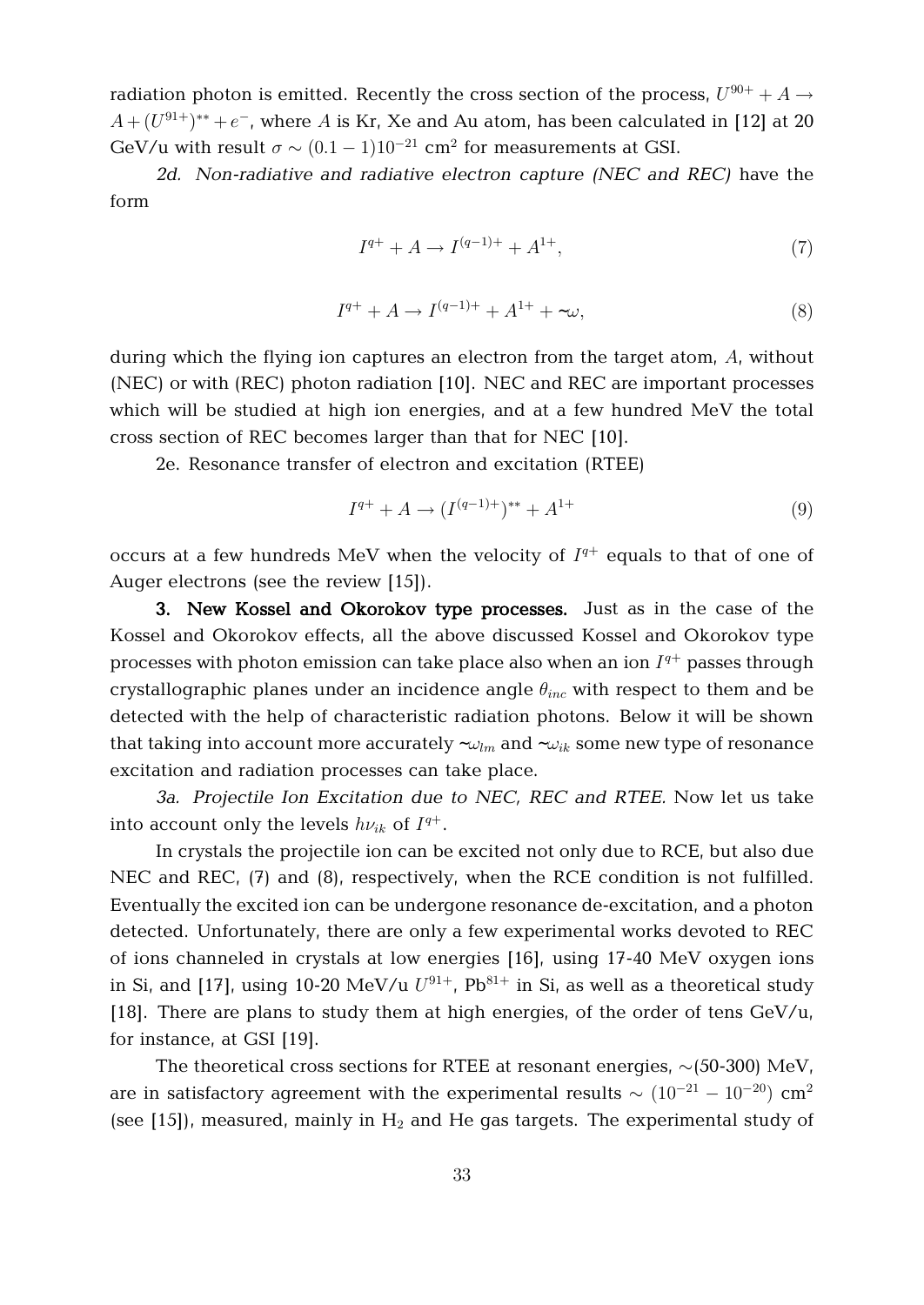the processes 3a) in crystals when there is no channeling is realistic, since the cross sections are large.

*3b. Resonant Excitation of the Channeled Ions (RECI).* Now let us again take into account  $h\nu_{ik}$  and assume that the projectile ions are channeled between the crystallographic planes with distance between each other  $d$ . As it is well known in contrast to channeling of light particles,  $e$  or  $e^+$ , the channeling of ions,  $I^{q+}$  is a classical phenomenum:  $I^{q+}$  make oscillations with frequency, which in the case of harmonic potential  $U(x) = U_0(2x/d)2$  is equal to [20]

$$
f = \frac{V}{\pi d} \sqrt{\frac{2U_0}{E}},\tag{10}
$$

where  $U_0$  is the depth of the crystal potential. Just as in the case of RCE, one can expect that RECI will occur if this frequency in the mean rest frame of the ion is qual to  $h\nu_{ik}$ , i.e. the resonance condition of RECI is

$$
h\nu_{ik} = \frac{2 \sim c\beta \gamma}{d} \sqrt{\frac{2U_0}{E}}.
$$
\n(11)

For non-relativistic ions  $T_K = M V^2 / 2 \ll E \approx N_{nucl} M_{nucl} c^2 = N_{nucl} 10^9 eV$  where  $N_{nucl}$ is the number of nucleons (11) gives

$$
h\nu_{ik} = \frac{4\text{-}c}{d} \frac{1}{N_{nucl}} \sqrt{\frac{T_K U_0}{(M_{nucl}c^2)^2}}.
$$
\n(12)

Numerically taking  $d \approx 2A^o$ ,  $T_K \approx 400$  MeV and  $N_{nucl} \approx 10$ , one obtains  $h\nu_{ik} \approx 1.2$  keV. Therefore, the RECI experiments are possible.

RECI is an Okorokov type effect, and due to resonance or non-resonance deexcitation of the excited ions it will be produced a Doppler shifted RECI photon, which can be detected as the photons of RCE. Let us underline that the resonance condition of RECI, (11) or (12), differs essentially from that of RCE. RECI is similar to the resonance processes due to influence of external fields on channeling radiation [9, 21, 22] which occur under quite other resonance conditions.

*3c. Resonant excitation of the crystal atoms (RECA) by Microbunched Electron Beams.* Now let us take into account only  $h\nu_{lm}$ . Let an electron beam microbunched with frequency  $f_{MB}$ , such as are available at the end of the 100 m long undulators of  $X$ -ray SASE FELs [23], passes through the crystallographic planes. If the microbunching frequency  $f_{MB}$  is equal to  $h\nu_{lm}$ 

$$
f_{MB} = \frac{c}{\lambda_{MB}} = \frac{2\gamma_e^2 c}{d_{und}} = \nu_{lm},\tag{13}
$$

then the RETA occurs. In (13)  $\gamma_e$  is the electron relativistic factor of the microbunched beam,  $\lambda_{MB}$  and  $d_{und}$  are the microbunching wavelength and undulator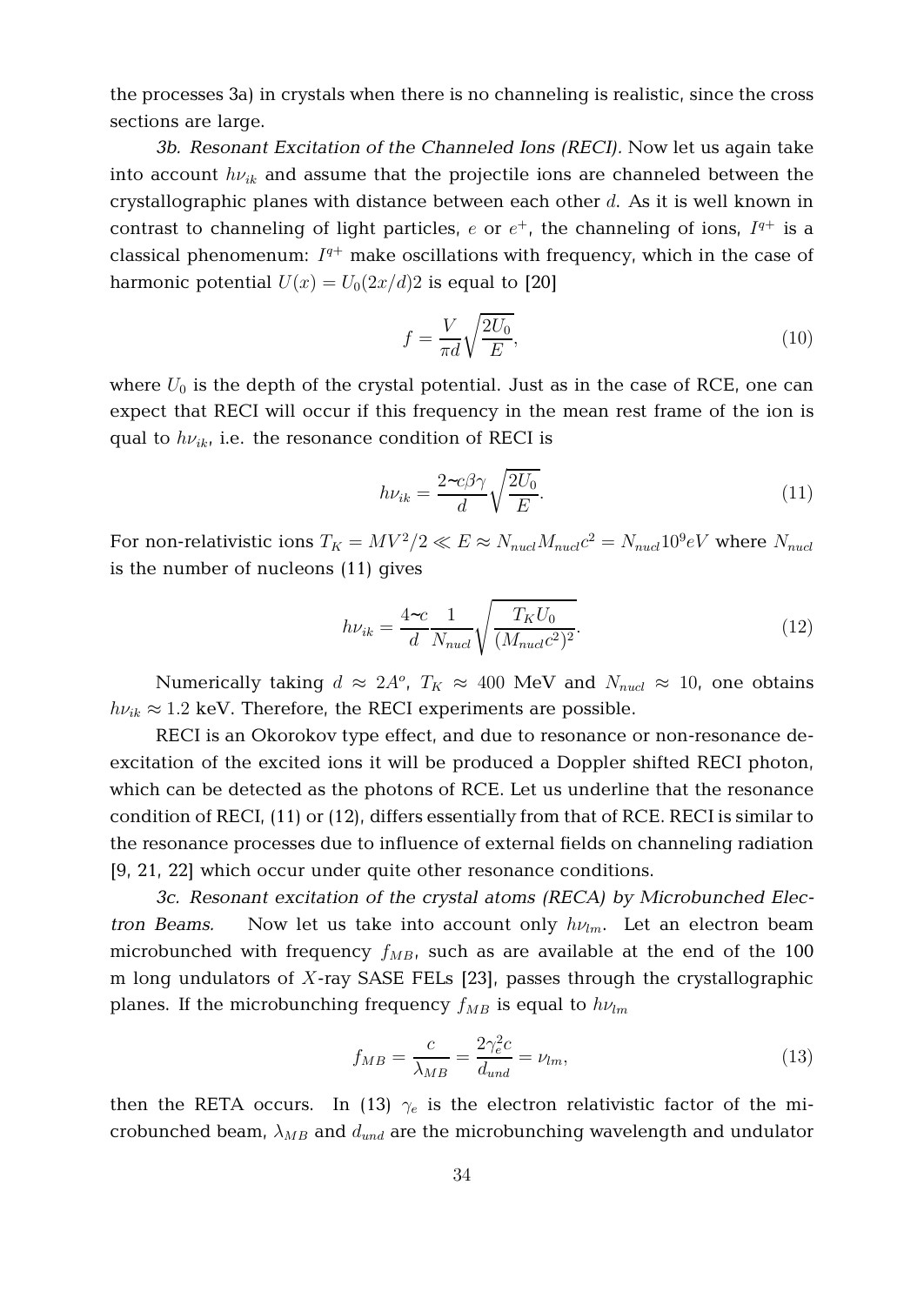period. Due to resonance or non-resonance de-excitation of the atoms, characteristic radiation photons will be emitted, which one can detect as PIXE or Kossel effect in the presence of other types of radiation. One can use RECA in order to study the parameters of microbunching. RECA will take place also when a single two level ion is in the field of microbunched electron beam. The radiation process is similar to that when the ion is trapped in a resonance cavity and emits according to the QED theory described by the Jaynes-Cummings model [24]. If it takes place a head-on collision of the moving ion with microbunched beam then the resonance condition (13) must be multiplied by the ion's relativistic factor,  $2\gamma_{ion}$ .

*3d. Resonance Transfer of Energy (RTE) from Projectile Ion to Crystal Atoms and vice versa.* Now let us consider the process RTE taking into account both the energy levels  $h\nu_{ik}$  and  $h\nu_{lm}$  when there is no ion channeling. As donors can serve  $I^{q+}$  moving with velocity V i) excited due to RCE in a crystal placed upward the RTE target. ii) radio-active ions (RI) from the facilities of RI beams. iii) Another method of obtaining preliminary excited relativistic ions has been proposed in [25, 26]. Before hitting the target the ions undergo head-on collisions with laser beam with photon energy  $\sim \omega_L$  satisfying the resonance condition  $\sim \omega_{ik} = 2\gamma \sim \omega_L$ .

As it has been mentioned above RTE experimentally and theoretically has been studied only at very low energies [27]. Just as in [1, 5] in these short notes we shall consider only some kinematical problems without developing dynamical theory of RTE at higher energies. As in [8] one can show that RTE is a coherent process and has a longitudinal coherence length  $L_{coh} = 2\pi \gamma \beta c/\omega_{lm}$ . This means that just as in the case of CB [8] at  $\gamma \gg 1$ ,  $L_{coh}$  can exceed the distance between the crystallographic planes, and the cross section of the RTE is enhanced. In this case one must observe the ChR photons of crystal atoms in a Kossel type experiment due RTE in crystals.

In principle there may be also other coherent processes, say, the interaction of microbunched beams in crystal when the photons produced on various planes are coherent and can interfere. Using the Hyughens principle, one obtains the following asymmetric Bragg like formula

$$
n\lambda = \frac{d}{\sin \theta_{inc}} \left( \frac{1}{\beta} - \cos(\theta_{inc} + \theta) \right), \qquad (14)
$$

where  $\lambda$  is the wavelength and  $\theta$  is the angle of the emitted photons with respect to the crystallographic planes. In general, as it follows from (14),  $\theta \neq \theta_{inc}$ . For  $\theta = \theta_{inc}$ and  $\beta = 1$ , i.e. when the primary particle is ultra-relativistic or photon, one obtains Bragg formula  $n\lambda = 2d \sin \theta_{inc}$ . One should not mix this new type of radiation with PXR which is produced by charged particles under angles  $\sim 1/\gamma$  with respect to the Bragg diffraction angle because the pseudophotons, accompanying the ion, propagate under angles  $\sim 1/\gamma$  with respect to the particle direction. In the same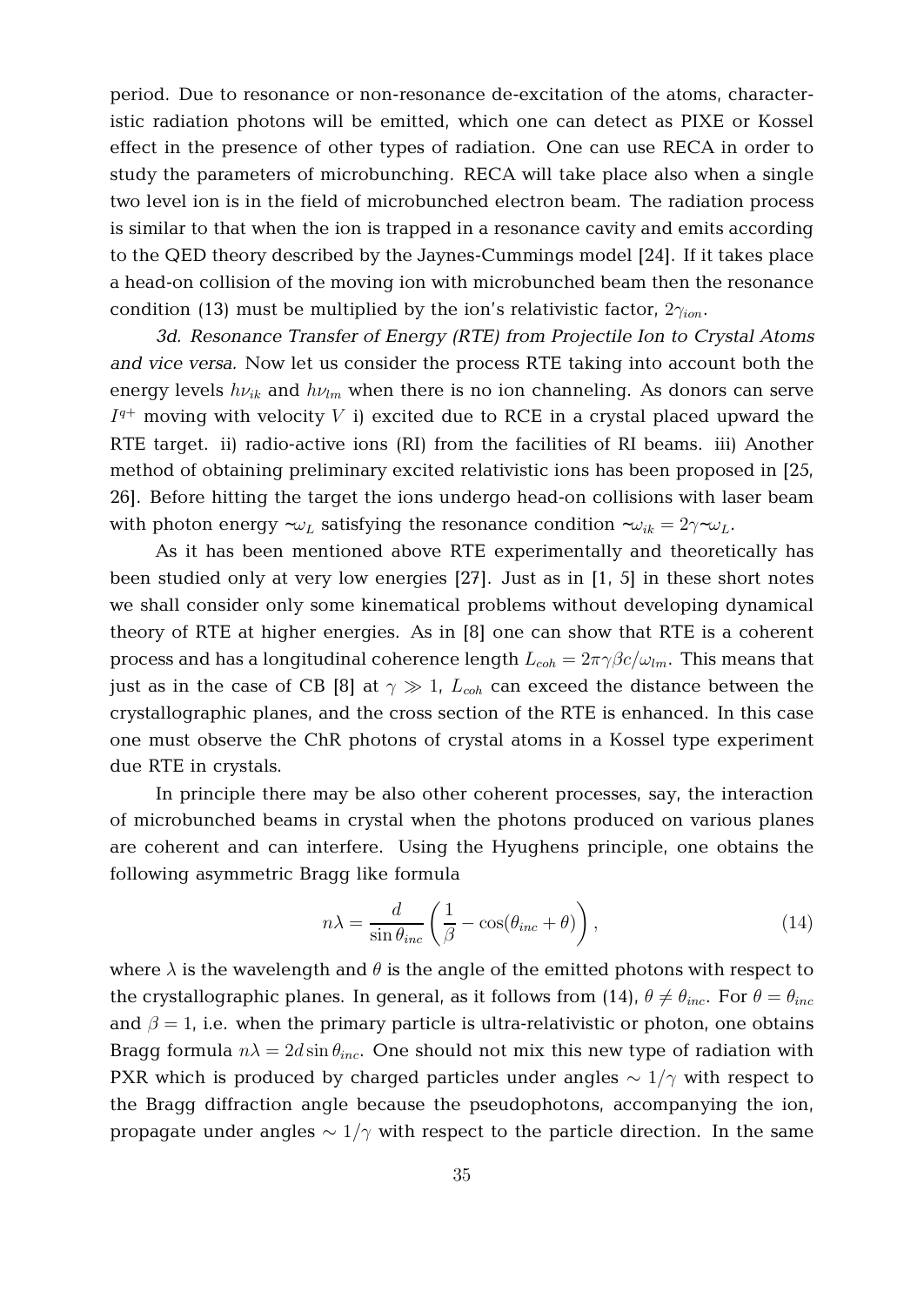way one can consider the RTE in the case when instead of ions the crystal atoms in rest are preliminary excited following the methods for the coherent radiation produced in excited matter [28].

**4. Conclusion.** Thus, with the help of ions passing through crystals and microbunced electron beams it is possible to look for the above new effects. Of course, as in the cases of Kossel and Okorokov effects besides the presented kinematical considerations it is necessary to develop theory of the processes. Designing the experiments it is necessary to take into account that the energy spread  $\Delta T/T = \Delta \gamma/\gamma$ of the projectiles results in decrease of the effective cross sections.

Yerevan Physics Institute

### **M. A. Aginian, K. A. Ispirian, M. K. Ispiryan**

### **Kossel and Okorokov Effect Like Processes Produced by Ions in Crystalline Targets**

It is shown that taking into account the energy levels of ions and/or of the crystalline atoms, some new processes with consequences similar to the Kossel and Okorokov effects can take place when certain additional resonance conditions are satisfied.

#### **М.** А. Агинян, К. А. Испирян, М. К. Испирян

## **Процессы типа эффектов Косселя и Окорокова, вызываемые ионами в кристаллических мишенях**

Показано, что с учетом энергетических уровней ионов и/или атомов кристалла при удовлетворении некоторых дополнительных резонансных условий могут иметь место новые процессы, приводящие к явлениям, похожим на эффекты Косселя и Окорокова.

#### $\mathbf{U}$ . **W.** Unhujwu. 4. U. bumhujwu, U. 4. bumhujwu

## **Engihahang Example 10 instituted in the Communisty of the University of the University Production in the University of Production in the University of Diskopher Communisty of Diskopher Communisty Organization in the Uni p n**

<u>3nyq է արված, որ երբ բավարարված են որոշակի պայմաններ, ապա հաշվի առնելով</u> իոնների եւ (կամ) բյուրեղի ափոմների էներգետիկ մակարդակները, կարող են տեղի ունենալ նոր tipting put in neup quantit undig the Olyan and the tipting the hapting tipting the tipting the tipting the ti